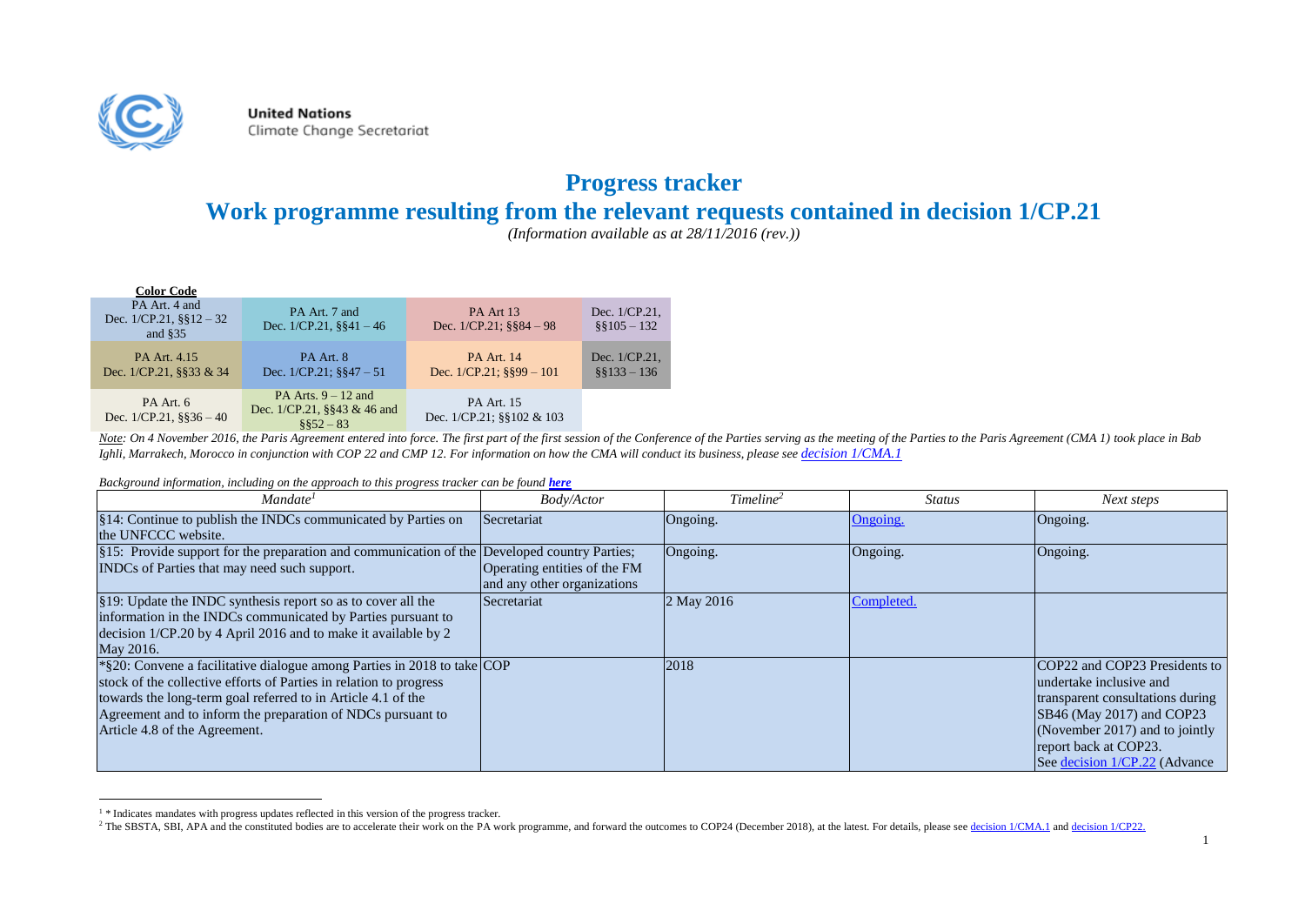| Mandate <sup>1</sup>                                                                                                                                                                                                                                                                                                              | Body/Actor               | Timeline <sup>2</sup>                                                                                      | <b>Status</b>                                                                                                                                                                                                                                                                                                                                                                           | Next steps                                                                                                                                                                                                                                                                                                  |
|-----------------------------------------------------------------------------------------------------------------------------------------------------------------------------------------------------------------------------------------------------------------------------------------------------------------------------------|--------------------------|------------------------------------------------------------------------------------------------------------|-----------------------------------------------------------------------------------------------------------------------------------------------------------------------------------------------------------------------------------------------------------------------------------------------------------------------------------------------------------------------------------------|-------------------------------------------------------------------------------------------------------------------------------------------------------------------------------------------------------------------------------------------------------------------------------------------------------------|
|                                                                                                                                                                                                                                                                                                                                   |                          |                                                                                                            |                                                                                                                                                                                                                                                                                                                                                                                         | Unedited version (AUV)).                                                                                                                                                                                                                                                                                    |
| §22: Communicate first NDC no later than when the Party submits<br>its respective instrument of ratification, acceptance, approval or<br>accession of the $PA3$                                                                                                                                                                   | Parties                  | No later than when a Party<br>submits instrument of<br>ratification, acceptance,<br>approval or accession. | Ongoing.                                                                                                                                                                                                                                                                                                                                                                                | Ongoing.                                                                                                                                                                                                                                                                                                    |
| §25: Submit to the secretariat NDCs referred to in Article 4 of the<br>Agreement at least 9 to 12 months in advance of the relevant<br>session of the CMA with a view to facilitating the clarity,<br>transparency and understanding of these contributions, including<br>through a synthesis report prepared by the secretariat. | Parties<br>Secretariat   | In advance of relevant CMA.                                                                                | Report to be prepared in<br>advance of relevant CMA.                                                                                                                                                                                                                                                                                                                                    | Report to be prepared in 2020.                                                                                                                                                                                                                                                                              |
| *§26: Develop further guidance on features of the NDCs for<br>consideration and adoption by CMA1.                                                                                                                                                                                                                                 | <b>APA</b><br><b>CMA</b> | Third part of the first CMA<br>session (2018), at the latest.                                              | Negotiations continued at<br>APA1.2; Conclusions:<br>FCCC/APA/2016/L.4; Also see<br>Informal note by the Co-<br>Facilitators.                                                                                                                                                                                                                                                           | Negotiations to continue at APA<br>1.3 in May 2017.<br>Parties to submit views by 1<br>April 2017;<br>Secretariat to compile<br>submissions before APA 1.3;<br>Secretariat to organize, under the<br>guidance of the APA co-chairs, a<br>roundtable on 6 May 2017. For<br>details, see APA 1.2 conclusions. |
| *PA Art. 4.10: Consider common timeframes for the NDCs.                                                                                                                                                                                                                                                                           | <b>SBI</b><br><b>CMA</b> | Third part of the first CMA<br>session (2018), at the latest.                                              | Following the adoption of<br>Decision 1/CMA1 (AUV),<br>Parties decided to send this item<br>to SBI 47 for its consideration.                                                                                                                                                                                                                                                            | To be considered at SBI47 in<br>November 2017.                                                                                                                                                                                                                                                              |
| *PA Art. 4.11: At any time adjust existing NDC with a view to<br>enhancing level of ambition, in accordance with guidance adopted<br>by the CMA.                                                                                                                                                                                  | Parties<br><b>CMA</b>    | Third part of the first CMA<br>session (2018), at the latest.                                              | APA 1.2 identified this issue as<br>a possible additional matter<br>relating to the implementation<br>of the PA. See APA 1.2<br>conclusions:<br>FCCC/APA/2016/L.4. Also see<br>the Informal note by the APA<br>Co-Chairs.<br>CMA1 invited the COP to<br>request the APA to continue its<br>consideration of possible<br>additional matters relating to<br>the implementation of the PA. | Considerations to continue at<br>APA 1.3 in May 2017.                                                                                                                                                                                                                                                       |

<sup>&</sup>lt;sup>3</sup> If the Party has communicated an INDC prior to joining the Agreement, that Party shall be considered to have satisfied this provision unless that Party decides otherwise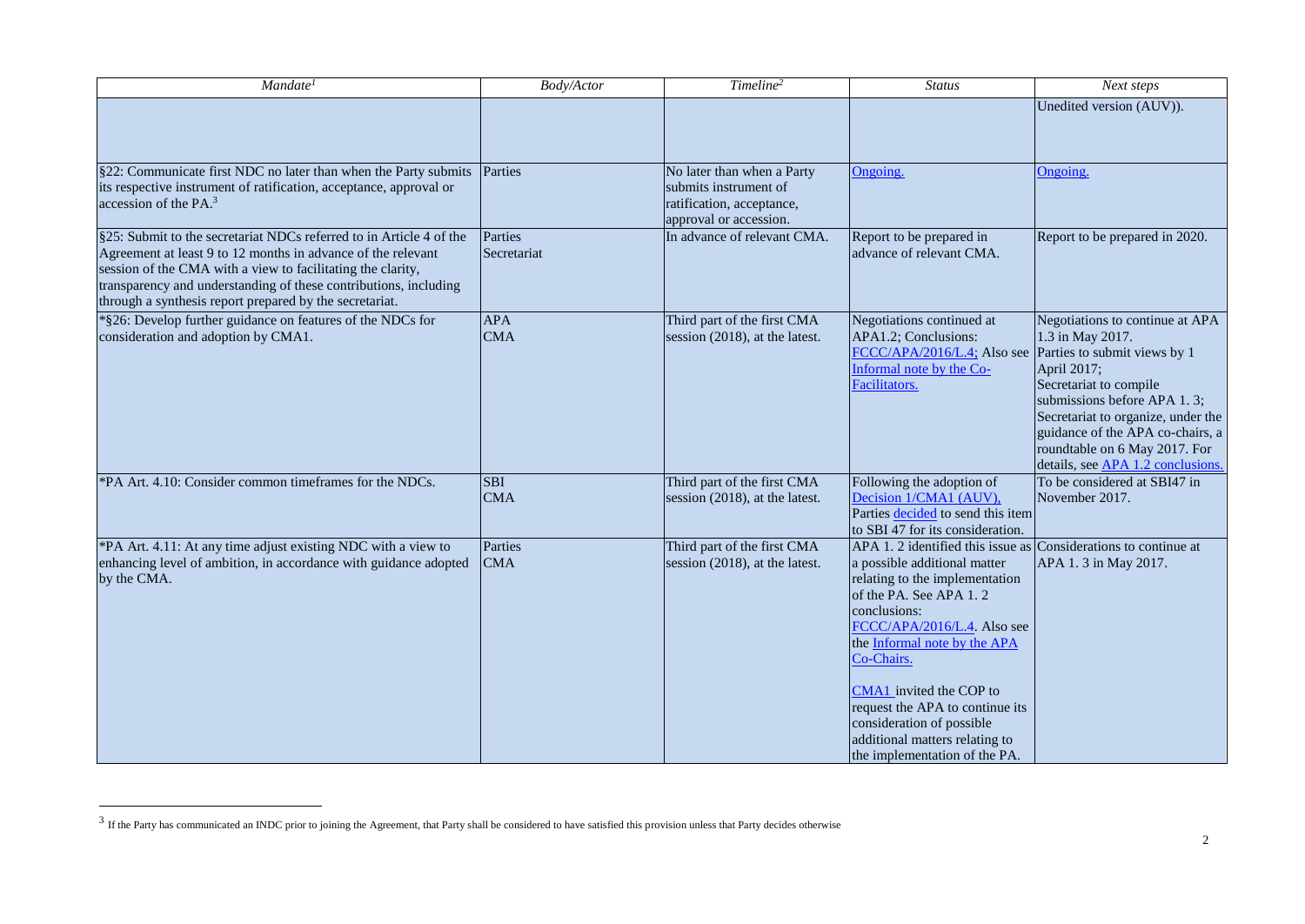| Mandate <sup>1</sup>                                                                                                                                                                                                                                                                                                                                                                                                                                                                                                                | <b>Body/Actor</b>           | Timeline <sup>2</sup>                                         | <b>Status</b>                                                                                                                              | Next steps                                                                                                                                                                                                                                                                                                   |
|-------------------------------------------------------------------------------------------------------------------------------------------------------------------------------------------------------------------------------------------------------------------------------------------------------------------------------------------------------------------------------------------------------------------------------------------------------------------------------------------------------------------------------------|-----------------------------|---------------------------------------------------------------|--------------------------------------------------------------------------------------------------------------------------------------------|--------------------------------------------------------------------------------------------------------------------------------------------------------------------------------------------------------------------------------------------------------------------------------------------------------------|
| *§28: Develop further guidance for the information to be provided<br>by Parties in order to facilitate clarity, transparency and<br>understanding of NDCs for consideration and adoption by CMA1.                                                                                                                                                                                                                                                                                                                                   | <b>APA</b><br><b>CMA</b>    | Third part of the first CMA<br>session (2018), at the latest. | Negotiations continued at APA<br> 1, 2;<br>Conclusions:<br>FCCC/APA/2016/L.4; Also see<br>Informal note by the Co-<br><b>Facilitators.</b> | Negotiations to continue at APA<br>1. 3 in May 2017.<br>Parties to submit views by 1<br>April 2017;<br>Secretariat to compile<br>submissions before APA 1.3;<br>Secretariat to organize, under the<br>guidance of the APA co-chairs, a<br>roundtable on 6 May 2017. For<br>details, see APA 1.2 conclusions. |
| *§29: Develop modalities and procedures for the operation and use SBI<br>of the public registry referred to in Article 4.12 of the Agreement<br>for consideration and adoption by CMA1.                                                                                                                                                                                                                                                                                                                                             | <b>CMA</b>                  | Third part of the first CMA<br>session (2018), at the latest. | Negotiations continued at<br>SBI45; Conclusions:<br>FCCC/SBI/2016/L.35                                                                     | Negotiations to continue at<br>SBI46 in May 2017.                                                                                                                                                                                                                                                            |
| §30: Make available an interim public registry in the first half of<br>2016 for the recording of NDCs submitted in accordance with Art.<br>4 of the Agreement, pending the adoption by the CMA of<br>modalities and procedures referred to in paragraph 29.                                                                                                                                                                                                                                                                         | Secretariat                 | First half of 2016.                                           | Completed.                                                                                                                                 | Completed.                                                                                                                                                                                                                                                                                                   |
| *§31: Elaborate, drawing from approaches established under the<br>Convention and its related legal instruments as appropriate,<br>guidance for accounting for Parties' NDCs, as referred to in Article<br>4.13 of the Agreement for consideration and adoption by CMA1;<br>(see para 31 $(a-d)$ for further details).                                                                                                                                                                                                               | <b>APA</b><br><b>CMA</b>    | Third part of the first CMA<br>session (2018), at the latest. | Negotiations continued at<br>APA1.2;<br>Conclusions:<br>FCCC/APA/2016/L.4; Also see<br>Informal note by the Co-<br>Facilitators.           | Negotiations to continue at APA<br>1. 3 in May 2017.<br>Parties to submit views by 1<br>April 2017;<br>Secretariat to compile<br>submissions before APA 1.3;<br>Secretariat to organize, under the<br>guidance of the APA co-chairs, a<br>roundtable on 6 May 2017. For<br>details, see APA 1.2 conclusions. |
| *§34: Recommend, for consideration and adoption by CMA1, the<br>modalities, work programme and functions of the forum on the<br>impact of the implementation of response measures to address the<br>effects of the implementation of response measures under the<br>Agreement by enhancing cooperation amongst Parties on<br>understanding the impacts of mitigation actions under the<br>Agreement and the exchange of information, experiences, and best<br>practices amongst Parties to raise their resilience to these impacts. | SBSTA and SBI<br><b>CMA</b> | Third part of the first CMA<br>session (2018), at the latest. | Negotiations continued at<br>SB45;<br>Conclusions:<br>FCCC/SB/2016/L.7.                                                                    | The chairs of the SBI and<br>SBSTA, with the help of the<br>secretariat, to prepare a<br>reflections note by 31 March<br>2017.                                                                                                                                                                               |
| *§35: Publish on the UNFCCC website Parties' low greenhouse<br>gas emission development strategies as communicated by Parties.                                                                                                                                                                                                                                                                                                                                                                                                      | Secretariat                 | Ongoing.                                                      | Ongoing.                                                                                                                                   | Ongoing.                                                                                                                                                                                                                                                                                                     |
| *§36: Develop and recommend the guidance referred to under<br>Article 6.2 of the Agreement for consideration and adoption by<br>CMA1, including guidance to ensure that double counting is<br>avoided on the basis of a corresponding adjustment by Parties for<br>both anthropogenic emissions by sources and removals by sinks<br>covered by their NDCs under the Agreement.                                                                                                                                                      | <b>SBSTA</b><br><b>CMA</b>  | Third part of the first CMA<br>session (2018), at the latest. | Negotiations continued at<br>SBSTA45;<br>Conclusions:<br>FCCC/SBSTA/2016/L.28.                                                             | Negotiations to continue at<br>SBSTA46 in May 2017.<br>Parties to submit views by 17<br>March 2017; a roundtable<br>discussion among Parties to be<br>held in conjunction with<br>SBSTA46. For details, see<br><b>SBSTA45</b> conclusions.                                                                   |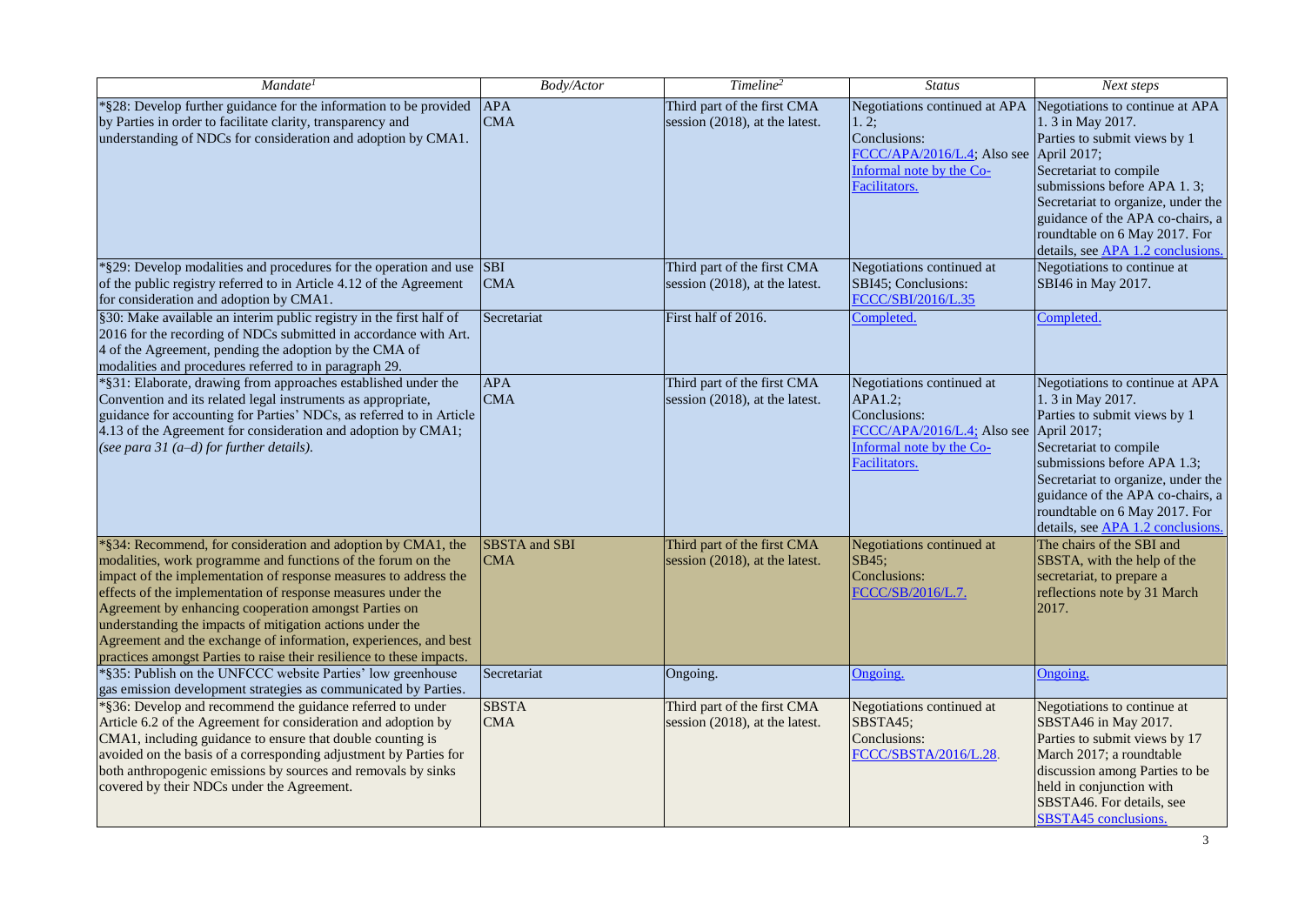| Mandate <sup>1</sup>                                                                                                                                                                                                                                                                                                                                                                                                                             | Body/Actor               | Timeline <sup>2</sup>                                         | <b>Status</b>                                                                                                                                                                                                                                    | Next steps                                                                                                                                                                                                                                                                                                                                                                                                               |
|--------------------------------------------------------------------------------------------------------------------------------------------------------------------------------------------------------------------------------------------------------------------------------------------------------------------------------------------------------------------------------------------------------------------------------------------------|--------------------------|---------------------------------------------------------------|--------------------------------------------------------------------------------------------------------------------------------------------------------------------------------------------------------------------------------------------------|--------------------------------------------------------------------------------------------------------------------------------------------------------------------------------------------------------------------------------------------------------------------------------------------------------------------------------------------------------------------------------------------------------------------------|
| *§38: Develop and recommend rules, modalities and procedures for SBSTA<br>the mechanism referred to in paragraph 37 (mechanism established<br>by Article 6.4 of the Agreement) for consideration and adoption by<br>CMA1 (see para 37 $(a-f)$ for further details).                                                                                                                                                                              | <b>CMA</b>               | Third part of the first CMA<br>session (2018), at the latest. | Negotiations continued at<br>SBSTA45;<br>Conclusions:<br>FCCC/SBSTA/2016/L.29.                                                                                                                                                                   | Negotiations to continue at<br>SBSTA46 in May 2017.<br>Parties to submit views by 17<br>March 2017; a roundtable<br>discussion among Parties to be<br>held in conjunction with<br>SBSTA46. For details, see<br><b>SBSTA45</b> conclusions.                                                                                                                                                                               |
| *§39: Undertake a work programme under the framework for non-<br>market approaches to sustainable development referred to in Article CMA<br>6.8 of the Agreement, with the objective of considering how to<br>enhance linkages and create synergy between, inter alia, mitigation,<br>adaptation, finance, technology transfer and capacity-building, and<br>how to facilitate the implementation and coordination of non-<br>market approaches. | <b>SBSTA</b>             | Third part of the first CMA<br>session (2018), at the latest. | Negotiations continued at<br>SBSTA45;<br>Conclusions:<br>FCCC/SBSTA/2016/L.30.                                                                                                                                                                   | Negotiations to continue at<br>SBSTA46 in May 2017.<br>Parties to submit views by 17<br>March 2017; a roundtable<br>discussion among Parties to be<br>held in conjunction with<br>SBSTA46. For details, see<br><b>SBSTA45</b> conclusions.                                                                                                                                                                               |
| *PA Art. 7.10 & 7.11: Develop further guidance in relation to the<br>adaptation communication, including, inter alia, as a component of<br>nationally determined contributions, referred to in Article 7,<br>paragraphs 10 and 11, of the Paris Agreement.                                                                                                                                                                                       | <b>APA</b><br><b>CMA</b> | Third part of the first CMA<br>session (2018), at the latest. | Negotiations continued at<br>APA1.2;<br>Conclusions:<br><b>Informal Note by the Co-</b><br>Facilitators.                                                                                                                                         | Negotiations to continue at<br>APA1.3 in May 2017.<br>Secretariat to prepare an<br>FCCC/APA/2016/L.4; Also see information note by 15 February<br>2017.<br>Parties to submit views by 30<br>March 2017; Secretariat to<br>prepare synthesis report by 30<br>April 2017.<br>Secretariat to organize, under the<br>guidance of the APA co-chairs, a<br>round table on 6 May 2017; For<br>details, see APA 1.2 conclusions. |
| *PA Art. 7.12: Develop modalities and procedures for the operation SBI<br>and use of the public registry referred to in Article 7.12 of the<br>Agreement for consideration and adoption by CMA1.                                                                                                                                                                                                                                                 | <b>CMA</b>               | Third part of the first CMA<br>session (2018), at the latest. | Negotiations continued at<br><b>SBI45</b> ;<br>Conclusions:<br>FCCC/SBI/2016/L.36.                                                                                                                                                               | Negotiations to continue at<br>SBI46 in May 2017.                                                                                                                                                                                                                                                                                                                                                                        |
| *§41: Jointly develop modalities to recognize the adaptation efforts AC and LEG<br>of developing country Parties, as referred to in Article 7.3 of the<br>Agreement, and make recommendations for consideration and<br>adoption by CMA1.                                                                                                                                                                                                         | <b>CMA</b>               | Third part of the first CMA<br>session (2018), at the latest. | A side event was conducted on<br>10 November 2016 during the<br>Marrakech Climate Change<br>Conference, to provide an<br>update and solicit feedback<br>from Parties and non-Party<br>stakeholders.<br>The joint AC/LEG webpage<br>this mandate. | Parties and non-Party<br>Stakeholders to provide further<br>inputs by 12 January 2017.<br>Taking into account feedback<br>from the side event and any<br>additional inputs, AC and LEG<br>to finalize draft of the modalities<br>before May 2017 with a view to<br>provides updates on progress on developing recommendations by<br>November 2017.                                                                       |
| §42: Taking into account its mandate and its second three-year                                                                                                                                                                                                                                                                                                                                                                                   | AC                       | AC: review in 2017.                                           | A desk review and background                                                                                                                                                                                                                     | Parties and other stakeholders to                                                                                                                                                                                                                                                                                                                                                                                        |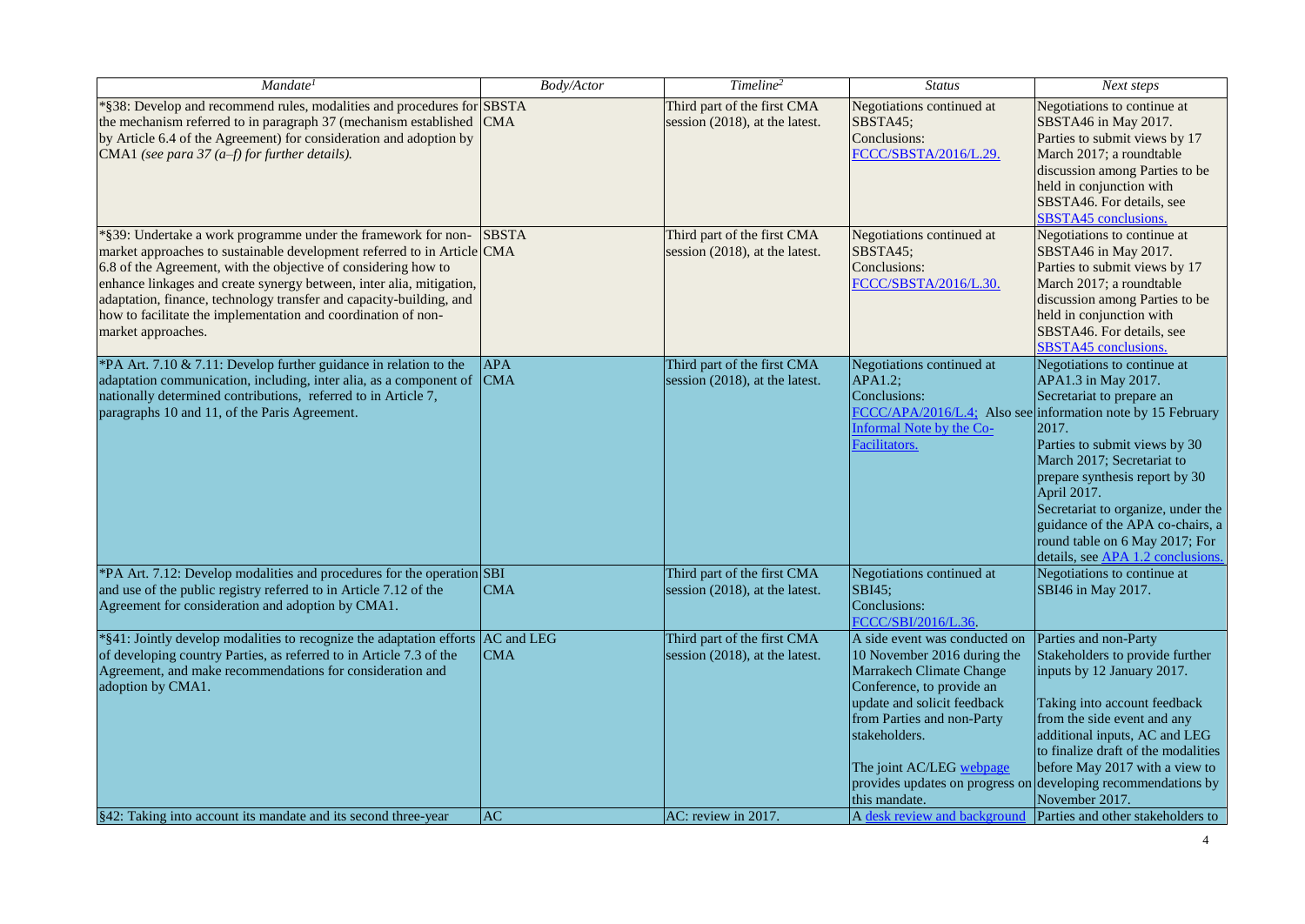| Mandate <sup>1</sup>                                                                                                                                                                                                                                                                                                                                                                                                                                                        | Body/Actor                                                                                       | Timeline <sup>2</sup>                                                                            | <b>Status</b>                                                                                                                                                                                                                                                                                            | Next steps                                                                                                                                                                                                                                                                               |
|-----------------------------------------------------------------------------------------------------------------------------------------------------------------------------------------------------------------------------------------------------------------------------------------------------------------------------------------------------------------------------------------------------------------------------------------------------------------------------|--------------------------------------------------------------------------------------------------|--------------------------------------------------------------------------------------------------|----------------------------------------------------------------------------------------------------------------------------------------------------------------------------------------------------------------------------------------------------------------------------------------------------------|------------------------------------------------------------------------------------------------------------------------------------------------------------------------------------------------------------------------------------------------------------------------------------------|
| workplan, and with a view to preparing recommendations for<br>consideration and adoption by CMA1:<br>(a) Review, in 2017, the work of adaptation-related institutional                                                                                                                                                                                                                                                                                                      | <b>CMA</b>                                                                                       | For: Third part of the first CMA paper was considered at AC 10<br>session (2018), at the latest. | $(13 - 16$ September 2016).                                                                                                                                                                                                                                                                              | submit views by 12 January<br>2017.                                                                                                                                                                                                                                                      |
| arrangements under the Convention, with a view to identifying<br>ways to enhance the coherence of their work, as appropriate, in<br>order to respond adequately to the needs of Parties.                                                                                                                                                                                                                                                                                    |                                                                                                  |                                                                                                  | AC 10 issued a call for<br>submissions from Parties and<br>other stakeholders in October<br>and requested the secretariat to<br>undertake additional analysis as<br>input for AC11 (March 2017).                                                                                                         | The secretariat will undertake<br>additional analysis as input for<br>AC11 (March 2017) with a view<br>to developing recommendations<br>by November 2017.                                                                                                                                |
| §42 Taking into account its mandate and its second three-year<br>workplan, and with a view to preparing recommendations for<br>consideration and adoption by CMA1<br>(b) Consider methodologies for assessing adaptation needs with a                                                                                                                                                                                                                                       | <b>AC</b><br><b>CMA</b>                                                                          | Third part of the first CMA<br>session (2018), at the latest.                                    | A desk review and background<br>paper was considered at AC 10<br>$(13 - 16$ September 2016).                                                                                                                                                                                                             | Parties and other stakeholders to<br>submit views by 12 January<br>2017.                                                                                                                                                                                                                 |
| view to assisting developing country Parties, without placing an<br>undue burden on them.                                                                                                                                                                                                                                                                                                                                                                                   |                                                                                                  |                                                                                                  | AC 10 issued a call for<br>submissions from Parties and<br>other stakeholders in October<br>and requested the secretariat to<br>undertake additional analysis as<br>input for AC11 (March 2017).                                                                                                         | The secretariat will undertake<br>additional analysis as input for<br>AC11 (March 2017) with a view<br>to developing recommendations<br>by November 2017.                                                                                                                                |
| §43: Provide information to Parties through the secretariat on how<br>their development assistance and climate finance programmes<br>incorporate climate-proofing and climate resilience.                                                                                                                                                                                                                                                                                   | UN agencies and international,<br>regional and national financial<br>institutions<br>Secretariat | Ongoing.                                                                                         | Ongoing.                                                                                                                                                                                                                                                                                                 | Ongoing.                                                                                                                                                                                                                                                                                 |
| *§45: Develop methodologies, and make recommendations for<br>consideration and adoption by CMA1 on:<br>(a) Taking the necessary steps to facilitate the mobilization of<br>support for adaptation in developing countries in the context of the<br>limit to global average temperature increase referred to in Article 2<br>of the Agreement;<br>(b) Reviewing the adequacy and effectiveness of adaptation and<br>support referred to in Article 7.14(c) of the Agreement. | AC and LEG, in collaboration<br>with SCF and other relevant<br>institutions<br><b>CMA</b>        | Third part of the first CMA<br>session (2018), at the latest.                                    | A side event was conducted on<br>10 Nov 2016 during the<br>Marrakech Climate Change<br>Conference, to provide an<br>update and solicit feedback<br>from Parties and non-Party<br>stakeholders.<br>The joint AC/LEG webpage<br>provides updates on progress on with a view to developing<br>this mandate. | Parties and non-Party<br>Stakeholders to provide further<br>inputs by January 2017.<br>Taking into account feedback<br>from the side event and any<br>additional inputs, AC and LEG<br>to finalize draft of the<br>methodologies before May 2017<br>recommendations by November<br>2017. |
| *§46: Expedite support for the least developed countries and other<br>developing country Parties for the formulation of national<br>adaptation plans, consistent with decisions 1/CP.16 and 5/CP.17,<br>and for the subsequent implementation of policies, projects and<br>programmes identified by them.                                                                                                                                                                   | <b>IGCF</b>                                                                                      | No timeline specified.                                                                           | Ongoing.<br>GCF reported to COP22 in<br>November 2016;<br>Report:<br>FCCC/CP/2016/7/Rev.1/Add.1<br>Decision: 10/CP.22 (AUV).                                                                                                                                                                             | Countries to continue working<br>with accredited entities and<br>delivery partners to develop their<br>NAPs readiness proposals.                                                                                                                                                         |
| *§48: Establish a clearing house for risk transfer that serves as a<br>repository for information on insurance and risk transfer, in order to                                                                                                                                                                                                                                                                                                                               | <b>WIM Excom</b>                                                                                 | Initiate work at the first meeting See decision 3/CP.22 (AUV).<br>post Paris and report on       |                                                                                                                                                                                                                                                                                                          | Relevant work to advance the<br>operationalization of this                                                                                                                                                                                                                               |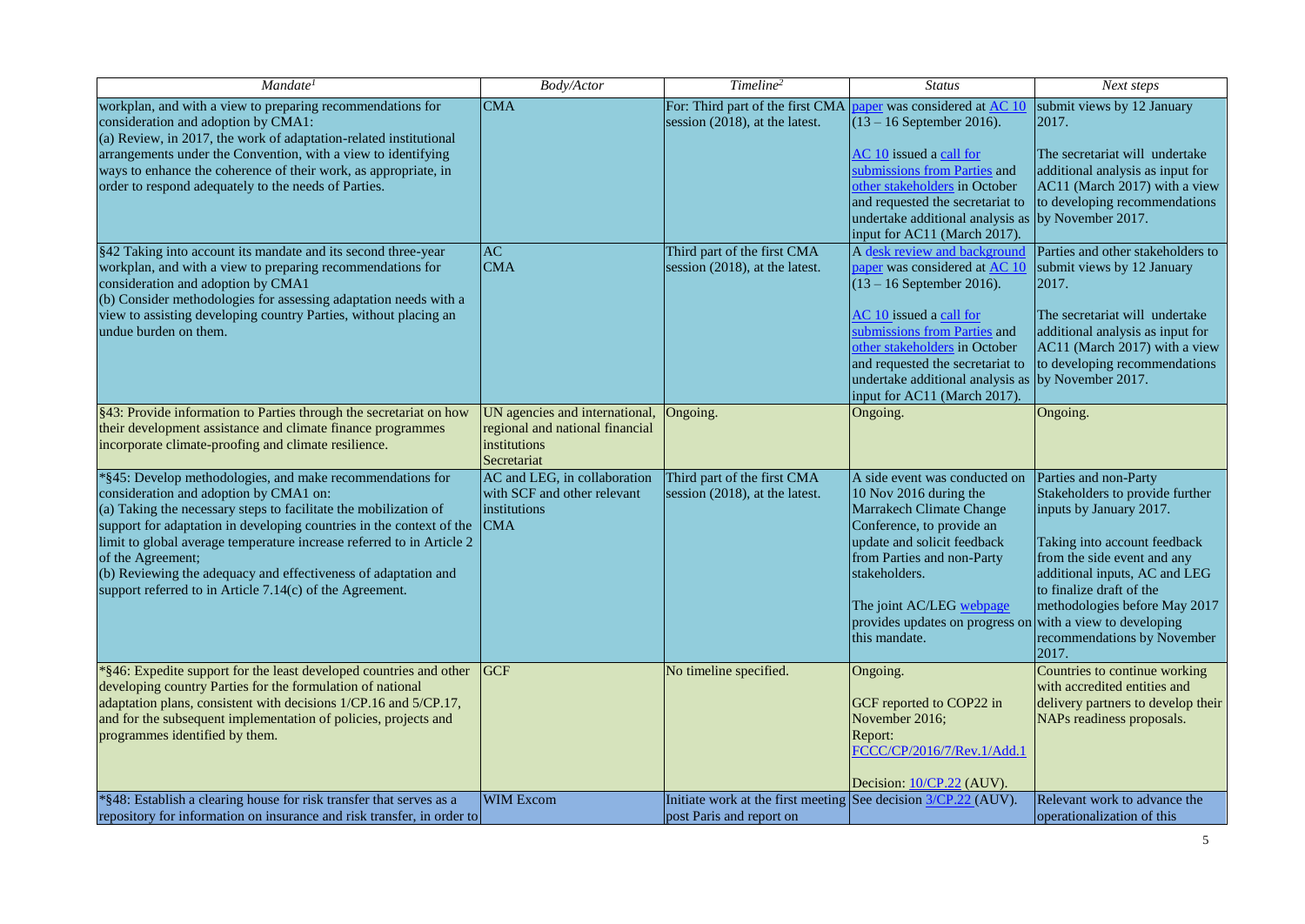| Mandate <sup>1</sup>                                                                                                                                                                                                                                                                                                                                                                                                                                                              | <b>Body/Actor</b>                    | Timeline <sup>2</sup>                                                                                                                  | <b>Status</b>                                                                                                                                                                                                                                            | Next steps                                                                                                                                                                                                                                                                                                                                                                                                                          |
|-----------------------------------------------------------------------------------------------------------------------------------------------------------------------------------------------------------------------------------------------------------------------------------------------------------------------------------------------------------------------------------------------------------------------------------------------------------------------------------|--------------------------------------|----------------------------------------------------------------------------------------------------------------------------------------|----------------------------------------------------------------------------------------------------------------------------------------------------------------------------------------------------------------------------------------------------------|-------------------------------------------------------------------------------------------------------------------------------------------------------------------------------------------------------------------------------------------------------------------------------------------------------------------------------------------------------------------------------------------------------------------------------------|
| facilitate the efforts of Parties to develop and implement<br>comprehensive risk management strategies.                                                                                                                                                                                                                                                                                                                                                                           |                                      | progress thereon in its annual<br>report.                                                                                              | Work began at Excom 2<br>(February 2016) and ongoing.<br>The concept note on clearing<br>house on risk transfer adopted<br>at Excom 4 (September 2016)<br>includes an indicative<br>timeframe for launching an<br>initial online platform by COP<br> 23. | mandate to be included in the<br>five-year rolling workplan of the<br>WIM Excom. See decision<br>3/CP.22 (AUV).<br>The secretariat, at the request of<br>the WIM Excom will conduct a<br>user needs assessment using a<br>questionnaire to national focal<br>points and relevant institutions to<br>inform next steps including on<br>the business requirements for a<br>clearing house to be concluded<br>by Excom 5 (March 2017). |
| *§49: Establish, according to its procedures and mandate, a task<br>force to complement, draw upon the work of and involve, as<br>appropriate, existing bodies and expert groups under the<br>Convention including the AC and the LEG, as well as relevant<br>organizations and expert bodies outside the Convention, to develop<br>recommendations for integrated approaches to avert, minimize and<br>address displacement related to the adverse impacts of climate<br>change. | <b>WIM Excom</b>                     | Initiate work at the first meeting See decision 3/CP.22 (AUV)<br>post Paris and report on<br>progress thereon in its annual<br>report. | Work began at Excom 2<br>(February 2016) and ongoing.<br>Terms of reference were<br>adopted at <b>Excom 4</b> (September 3/CP.22 (AUV).<br>$ 2016$ ).                                                                                                    | Relevant work to advance the<br>operationalization of this<br>mandate to be included in the<br>five-year rolling workplan of the<br>WIM Excom. See decision<br>WIM Excom to initiate a<br>nomination process for the Task<br>force members in accordance<br>with the Terms of reference.                                                                                                                                            |
| *§55: Initiate process to identify information to be provided by<br>Parties, in accordance with Article 9.5 of the Paris Agreement,<br>with a view to providing a recommendation for consideration and<br>adoption by CMA1.                                                                                                                                                                                                                                                       | <b>COP</b><br><b>CMA</b>             | Initiate work at COP22 (Nov<br>2016).                                                                                                  | Work was launched at COP22<br>(November 2016);<br>Decision 13/CP.22 (AUV).                                                                                                                                                                               | Secretariat to organize a round-<br>table discussion during SB46<br>(May 2017).<br>Secretariat to prepare a summary<br>report on the round-table<br>discussion for consideration by<br>COP23 (November 2017).                                                                                                                                                                                                                       |
| *§§59 & 60: Consider the issue referred to in Paragraph 59 (i.e.<br>that the Adaptation Fund may serve the Agreement, subject to<br>relevant decisions by the CMP and the CMA) and make a<br>recommendation to CMA1.                                                                                                                                                                                                                                                              | CMP, COP<br><b>APA</b><br><b>CMA</b> | Third part of the first CMA<br>session (2018), at the latest.                                                                          | Adaptation fund should serve<br>the Paris Agreement;<br>Decision 1/CMA.1 (AUV) and<br>decision $1/CP.22$ (AUV).                                                                                                                                          | Negotiations to continue at APA<br>1.3.<br>APA to address governance and<br>institutional arrangements,<br>safeguards and operating<br>modalities for the Adaptation<br>Fund to serve the Paris<br>Agreement.<br>Parties to submit views on the<br>above by 31 March 2017.                                                                                                                                                          |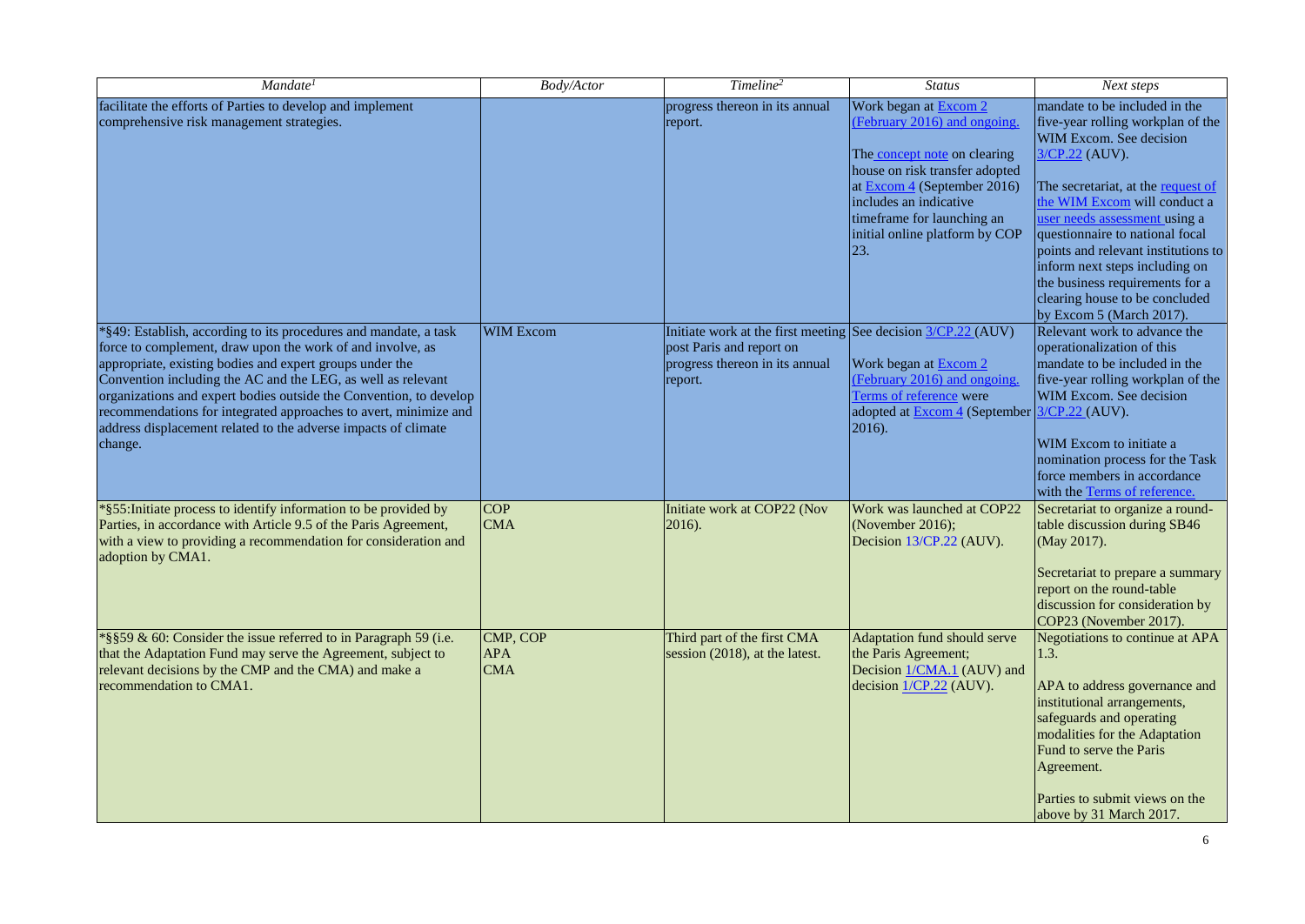| Mandate <sup>1</sup>                                                                                                                                                                                                                                                                                                                                                                              | Body/Actor                               | Timeline <sup>2</sup>                                                                                                            | <b>Status</b>                                                                                                                                                                                                                                                                                                       | Next steps                                                                                                                                                                                                                             |
|---------------------------------------------------------------------------------------------------------------------------------------------------------------------------------------------------------------------------------------------------------------------------------------------------------------------------------------------------------------------------------------------------|------------------------------------------|----------------------------------------------------------------------------------------------------------------------------------|---------------------------------------------------------------------------------------------------------------------------------------------------------------------------------------------------------------------------------------------------------------------------------------------------------------------|----------------------------------------------------------------------------------------------------------------------------------------------------------------------------------------------------------------------------------------|
|                                                                                                                                                                                                                                                                                                                                                                                                   |                                          |                                                                                                                                  |                                                                                                                                                                                                                                                                                                                     | See decision 1/CP.22 (AUV).                                                                                                                                                                                                            |
| *§57: Develop modalities for the accounting of financial resources<br>provided and mobilized through public interventions in accordance<br>with Article 9.7 of the Agreement for consideration by COP 24,<br>with a view to making a recommendation for consideration and<br>adoption by CMA1.                                                                                                    | <b>SBSTA</b><br><b>CMA</b>               | Third part of the first CMA<br>session (2018), at the latest.                                                                    | Work continued at SBSTA45 in<br>November 2016; an in-session<br>workshop was held on 8<br>November 2016;<br>Conclusions:<br>FCCC/SBSTA/2016/L.27                                                                                                                                                                    | Work to continue at SBSTA46 in<br>May 2017, taking into account<br>key considerations included in<br>the reflections note by the co-<br>chairs for this item.                                                                          |
| §64: Enhance the coordination and delivery of resources to support<br>country-driven strategies through simplified and efficient<br>application and approval procedures, and through continued<br>readiness support to developing country Parties, including the least<br>developed countries and small island developing States, as<br>appropriate.                                              | Institutions serving the<br>Agreement    | Ongoing.                                                                                                                         | Ongoing.                                                                                                                                                                                                                                                                                                            | Ongoing.                                                                                                                                                                                                                               |
| §66: In supporting the implementation of the Agreement, to<br>undertake further work relating to, inter alia:<br>(a) Technology research, development and demonstration;<br>(b) The development and enhancement of endogenous capacities<br>and technologies.                                                                                                                                     | <b>TEC and CTCN</b>                      | No timeline specified.                                                                                                           | TEC: Work in the two areas are<br>included in the Rolling<br>workplan of the TEC for 2016-<br>2018;<br><b>CTCN:</b> The taskforce on<br>Research, development and<br>demonstration (RD&D) has<br>identified actions on RD&D<br>within the CTCN's mandate.<br>TEC and CTCN have begun<br>implementing these actions. | TEC and CTCN: To continue the<br>implementation of the RD&D<br>actions contained in the Joint<br>annual report TEC & CTCN for<br>2016 and their respective<br>workplans.                                                               |
| *§67: Initiate, at SBSTA 44, the elaboration of the technology<br>framework established under Article 10.4 of the Agreement and to<br>report on its findings to the COP, with a view to the COP making a<br>recommendation on the framework to CMA1 for consideration and<br>adoption (see para $67$ (a-d) for further details).                                                                  | <b>SBSTA</b><br><b>COP</b><br><b>CMA</b> | Initiate: SBSTA44 (May 2016).<br>Report: COP.<br>For: Third part of the first CMA Conclusions:<br>session (2018), at the latest. | Negotiations continued at<br>SBSTA45;<br>FCCC/SBSTA/2016/L.21.                                                                                                                                                                                                                                                      | Negotiations to continue at<br>SBSTA46 in May 2017.<br>Parties, observers, and<br>stakeholders to submit views on<br>principles and structure of<br>Technology Framework by 10<br>April 2017. For details, see<br>SBSTA45 conclusions. |
| *§69: Undertake a periodic assessment of the effectiveness of and<br>the adequacy of the support provided to the Technology<br>Mechanism in supporting the implementation of the Agreement on<br>matters relating to technology development and transfer.                                                                                                                                         | <b>COP</b>                               | Periodic (see para 70).                                                                                                          | See para 70.                                                                                                                                                                                                                                                                                                        | See para 70.                                                                                                                                                                                                                           |
| *§70: Initiate, at SBI 44, the elaboration of the scope of and<br>modalities for the periodic assessment referred to in paragraph 69<br>above, taking into account the review of the CTCN as referred to in<br>decision 2/CP.17, annex VII, paragraph 20, and the modalities for<br>the global stocktake referred to in Article 14 of the Agreement, for<br>consideration and adoption by COP 25. | <b>SBI</b><br><b>COP</b>                 | Initiate: SBI 44 (May 2016).<br>For: COP25 (2019).                                                                               | Negotiations continued at<br>SBI45;<br>Conclusions:<br>FCCC/SBI/2016/L.27.                                                                                                                                                                                                                                          | Negotiations to continue at<br>SBI45 in May 2017.<br>Parties and observers to submit<br>views by 25 January 2017. The<br>Secretariat will compile and<br>synthesize those views for                                                    |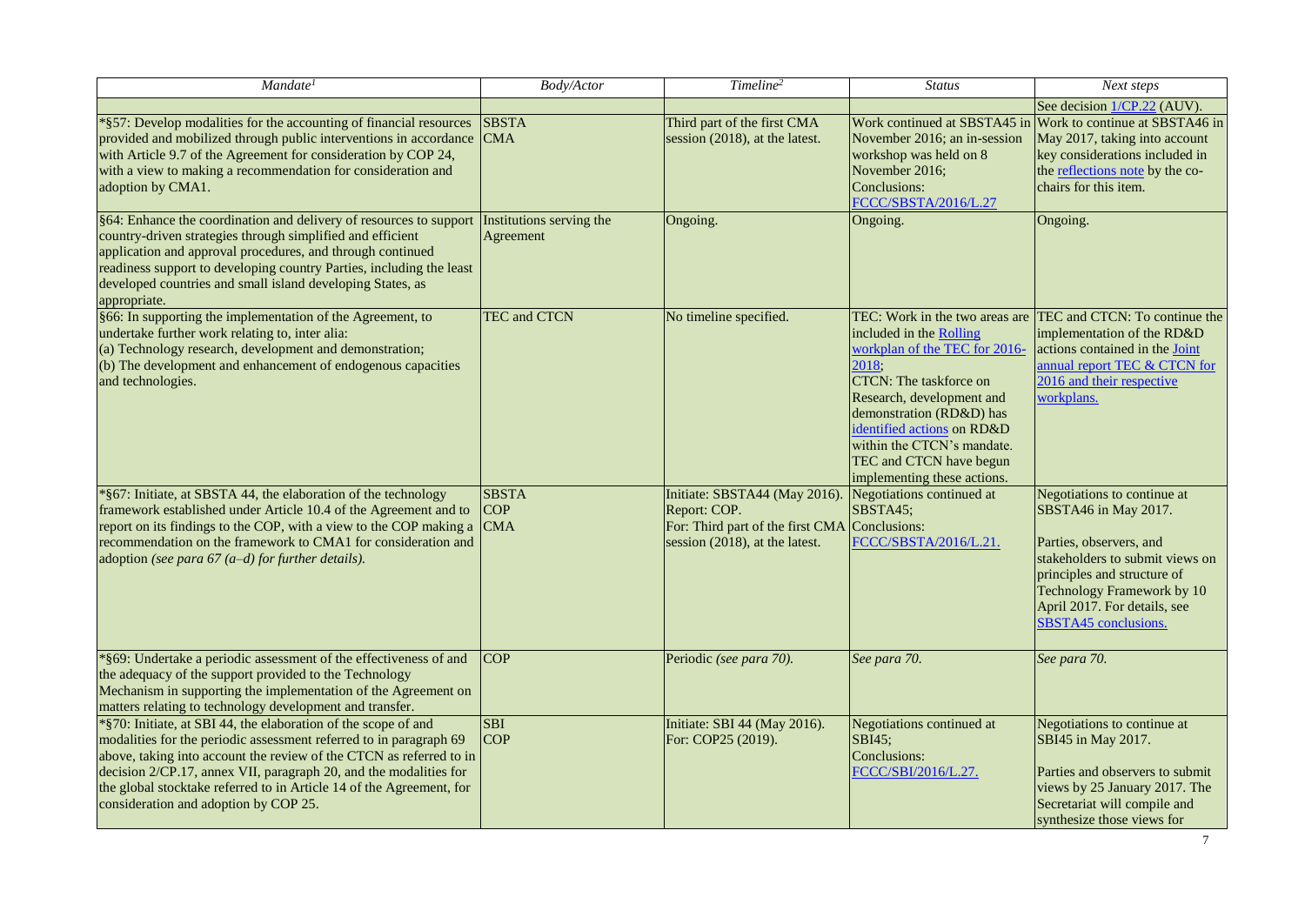| Mandate <sup>1</sup>                                                                                                                                                                                                                                                                                                                                                                                                                                                                                                                                                                                                                                                                                                                                                                                                                                                                                                                                                                                                                                                                                                                                                                                                          | Body/Actor                                                                                         | Timeline <sup>2</sup>                                                                                                                                                                                                   | <b>Status</b>                                                                                                                                                                                                                                                                                                                                                                                                                                                                                                                       | Next steps                                                                                                                                                                                                                                                                                                                                                                               |
|-------------------------------------------------------------------------------------------------------------------------------------------------------------------------------------------------------------------------------------------------------------------------------------------------------------------------------------------------------------------------------------------------------------------------------------------------------------------------------------------------------------------------------------------------------------------------------------------------------------------------------------------------------------------------------------------------------------------------------------------------------------------------------------------------------------------------------------------------------------------------------------------------------------------------------------------------------------------------------------------------------------------------------------------------------------------------------------------------------------------------------------------------------------------------------------------------------------------------------|----------------------------------------------------------------------------------------------------|-------------------------------------------------------------------------------------------------------------------------------------------------------------------------------------------------------------------------|-------------------------------------------------------------------------------------------------------------------------------------------------------------------------------------------------------------------------------------------------------------------------------------------------------------------------------------------------------------------------------------------------------------------------------------------------------------------------------------------------------------------------------------|------------------------------------------------------------------------------------------------------------------------------------------------------------------------------------------------------------------------------------------------------------------------------------------------------------------------------------------------------------------------------------------|
|                                                                                                                                                                                                                                                                                                                                                                                                                                                                                                                                                                                                                                                                                                                                                                                                                                                                                                                                                                                                                                                                                                                                                                                                                               |                                                                                                    |                                                                                                                                                                                                                         |                                                                                                                                                                                                                                                                                                                                                                                                                                                                                                                                     | consideration at SBI46 in May<br>2017.<br>For details, see <b>SBI45</b><br>conclusions.                                                                                                                                                                                                                                                                                                  |
| *§§72 & 73: Manage and oversee the workplan referred to in<br>paragraph 73 (workplan for 2016-2020: see para 73 $(a-i)$ for<br>activities of the workplan; see also para79);<br>*§74: Annual focus on an area or theme related to enhanced<br>technical exchange on capacity-building;<br>§75: Organize annual in-session meetings of the PCCB;<br>$*$ §76: Develop the terms of reference for the PCCB, in the context<br>of the third comprehensive review of the implementation of the<br>capacity-building framework, also taking into account paragraphs<br>71-75 above and paragraphs §79 and 80 below, with a view to<br>recommending a draft decision on this matter for consideration and<br>adoption by COP 22;<br>§80: Prepare annual technical progress reports on its work, and to<br>make these reports available at the sessions of the SBI coinciding<br>with the sessions of the COP;<br>§81: Review the progress, need for extension, the effectiveness and<br>enhancement of the PCCB and to take any action it considers<br>appropriate, with a view to making recommendations to CMA1 on<br>enhancing institutional arrangements for capacity-building<br>consistent with Article 11.5 of the Agreement. | §§72 & 73: PCCB<br>§74: PCCB<br>§75: SBI<br>§76: SBI<br><b>§80: PCCB</b><br>§81: COP<br><b>CMA</b> | §§72 & 73: Annually<br>to SBI (see para. 80).<br>§74: Annually.<br>§75: Annually (once PCCB is<br>constituted).<br>§76: COP 22 (2016).<br>§80: Annually at SBI sessions<br>coinciding with COPs.<br>§81: COP 25 (2019). | Negotiations continued at<br>$SBI45$ :<br>Decision 2/CP.22 (AUV).<br>The ToR for the PCCB were<br>adopted at COP22 (November<br>2016). See Annex to decision<br>2/CP.22 (AUV).                                                                                                                                                                                                                                                                                                                                                      | PCCB to further develop and<br>adopt its working modalities and<br>procedures at its first meeting<br>(May 2017).<br>First focus area in 2017 to be on<br>capacity-building activities for<br>the implementation of NDCs.<br>Representatives of the GEF,<br>GCF, AC, LEG, SCF and TEC<br>to attend first meeting of the<br>committee (May 2017). For<br>details, see SBI 45 conclusions. |
| §83: Explore ways of enhancing the implementation of training,<br>public awareness, public participation and public access to<br>information so as to enhance actions under the Agreement.                                                                                                                                                                                                                                                                                                                                                                                                                                                                                                                                                                                                                                                                                                                                                                                                                                                                                                                                                                                                                                    | <b>SBI</b><br><b>CMA</b>                                                                           | Third part of the first CMA<br>session (2018), at the latest.                                                                                                                                                           | Following the adoption of<br>Decision 1/CMA1 (AUV),<br>Parties decided to send this item<br>to SBI 47 for its consideration.                                                                                                                                                                                                                                                                                                                                                                                                        | To be considered at SBI47 in<br>November 2017.                                                                                                                                                                                                                                                                                                                                           |
| *§86: Make arrangements to support the establishment and<br>operation of the Capacity-building Initiative for Transparency as a<br>priority reporting-related need, including through voluntary<br>contributions to support developing country Parties in the sixth<br>replenishment of the GEF and future replenishment cycles, to<br>complement existing support under the GEF (also see 84 & 85).                                                                                                                                                                                                                                                                                                                                                                                                                                                                                                                                                                                                                                                                                                                                                                                                                          | <b>GEF</b>                                                                                         | GEF-6 replenishment and future New Trust Fund for Capacity-<br>cycles.                                                                                                                                                  | building Initiative for<br>Transparency established and<br>approved by 50th GEF Council<br>(June 2016), with World Bank<br>as Trustee. Programming<br>Directions also approved by<br><b>GEF Council.</b> Notification on<br>CBIT establishment sent to all<br><b>GEF</b> Operational Focal Points,<br>Council members, and<br>Agencies on 31 August 2016.<br><b>Project templates finalized and</b><br>uploaded to GEF website. The<br>Trustee finalizing contribution<br>agreements with prospective<br>donors. Currently engaging | Ongoing.                                                                                                                                                                                                                                                                                                                                                                                 |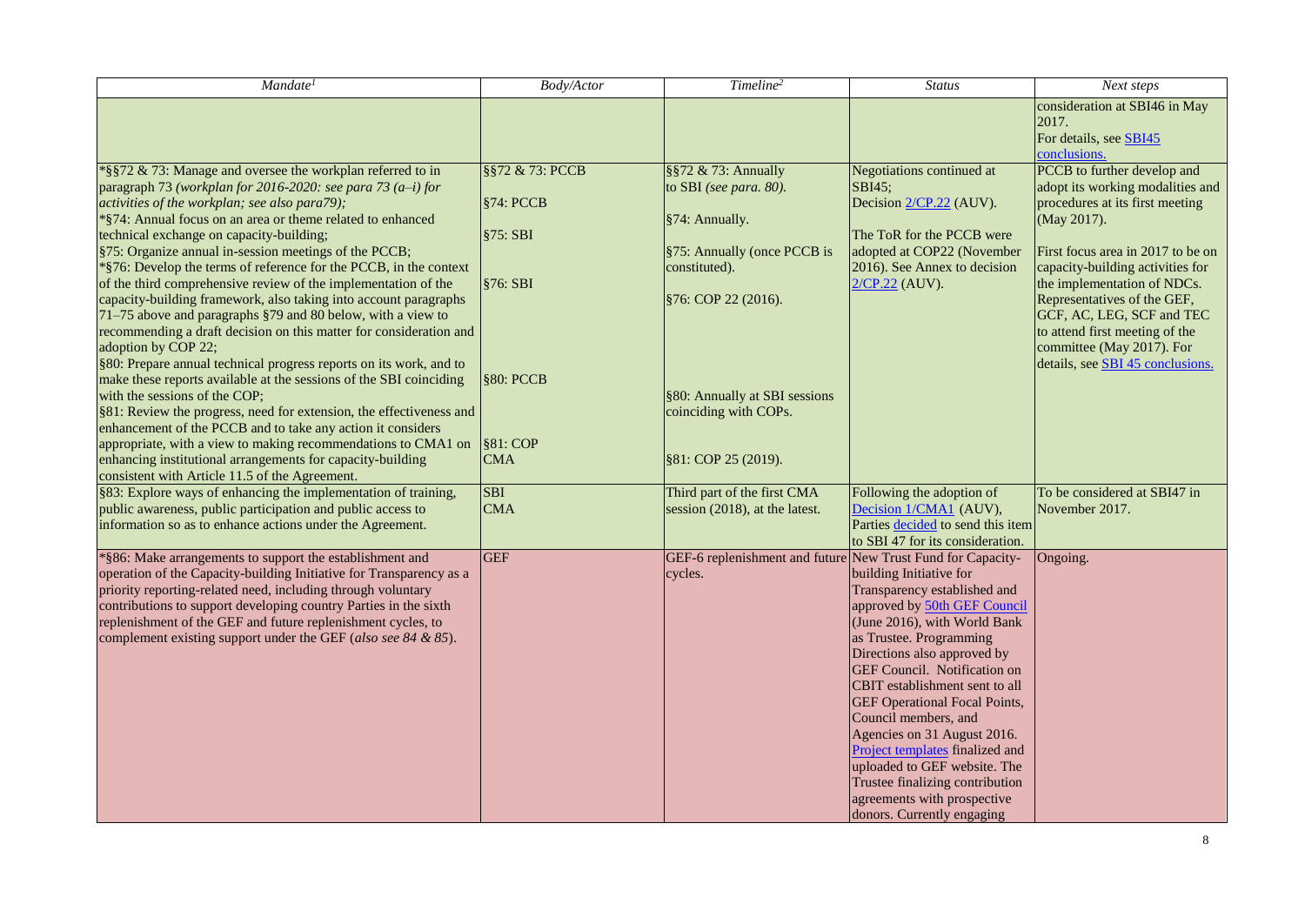| Mandate <sup>1</sup>                                                                                                                                                                                                                                                                                                                                                                                                                  | Body/Actor                             | Timeline <sup>2</sup>                                                                   | <b>Status</b>                                                                                                                                                                                                                                      | Next steps                                                                                                                                                                                                                       |
|---------------------------------------------------------------------------------------------------------------------------------------------------------------------------------------------------------------------------------------------------------------------------------------------------------------------------------------------------------------------------------------------------------------------------------------|----------------------------------------|-----------------------------------------------------------------------------------------|----------------------------------------------------------------------------------------------------------------------------------------------------------------------------------------------------------------------------------------------------|----------------------------------------------------------------------------------------------------------------------------------------------------------------------------------------------------------------------------------|
|                                                                                                                                                                                                                                                                                                                                                                                                                                       |                                        |                                                                                         | with GEF agencies, countries,<br>and relevant transparency/MRV<br>initiatives.<br>CBIT was officially launched at<br>COP22 in November 2016.                                                                                                       |                                                                                                                                                                                                                                  |
| §87: Assess the implementation of the Capacity-building Initiative<br>for Transparency in the context of the 7th review of the Financial<br>Mechanism.                                                                                                                                                                                                                                                                                | <b>COP</b>                             | In the context of the 7 <sup>th</sup> review<br>of the FM.                              | $N/A$ .                                                                                                                                                                                                                                            | §87: to be initiated before 2021.                                                                                                                                                                                                |
| *§88: Include in its annual report to the COP the progress of work<br>in the design, development and implementation of the Capacity-<br>building Initiative for Transparency starting in 2016.                                                                                                                                                                                                                                        | <b>GEF</b>                             | 2016 and beyond.                                                                        | Progress on CBIT<br>establishment included in GEF<br>annual report:<br>Report:<br>FCCC/CP/2016/6/Add.2<br>Decision: 11/CP.22 (AUV).                                                                                                                | Progress of work to be included<br>in the GEF annual report to<br>COP23.                                                                                                                                                         |
| *§91: Develop recommendations for modalities, procedures and<br>guidelines in accordance with Article 13.13 of the Agreement, and<br>to define the year of their first and subsequent review and update,<br>as appropriate, at regular intervals, for consideration by COP 24,<br>with a view to forwarding them to CMA1 for consideration and<br>adoption (see paras 92-95 and 97-98 for further details) (PA Art.<br>13.5 & 13.13). | <b>APA</b><br><b>CMA</b>               | Third part of the first CMA<br>session (2018), at the latest (see<br>also para 96, 97). | Negotiations continued at<br>APA1.2;<br>Conclusions:<br>FCCC/APA/2016/L.4; Also see Parties to submit views by<br>Informal Note by the Co-<br>Facilitators for this item.                                                                          | Negotiations to continue at<br>APA1-3 in May 2017.<br>15 February, 2017.<br>Secretariat to organize, under the<br>guidance of the APA Co-Chairs,<br>an intersessional workshop. For<br>details, see <b>APA 1.2 conclusions</b> . |
| *§99: Identify the sources of input for the global stocktake referred<br>to in Article 14 of the Agreement and to report to the COP, with a<br>view to the COP making a recommendation to CMA1 (see para 99 CMA<br>$(a-c)$ for further details).                                                                                                                                                                                      | <b>APA</b><br><b>COP</b>               | Third part of the first CMA<br>session (2018), at the latest.                           | <b>Negotiations continued at</b><br>APA1.2:<br>Conclusions:<br>FCCC/APA/2016/L.4; Also see<br>Informal Note by the co-<br>facilitators for this item.                                                                                              | Negotiations to continue at APA<br>1.3 in May 2017.<br>Parties to submit views on by 31<br>April 2017. For details, see APA<br>1.2 conclusions.                                                                                  |
| *§100: Provide advice on how the assessments of the<br>Intergovernmental Panel on Climate Change can inform the global<br>stocktake of the implementation of the Agreement pursuant to its<br>Article 14 and to report on this matter to APA 2.                                                                                                                                                                                       | <b>SBSTA</b><br><b>APA</b>             | APA 1.2.                                                                                | SBSTA 45 concluded the work<br>on this mandate. SBSTA45<br>provided advice, consistent with<br>the mandate;<br>Conclusions:<br>FCCC/SBSTA/2016/L.24<br>APA 1.2 welcomed the advice.<br>See para 17 of the APA<br>conclusions:<br>FCCC/APA/2016/L.4 | Completed.                                                                                                                                                                                                                       |
| *§101: Develop modalities for the global stocktake referred to in<br>Article 14 of the Agreement and to report to the COP, with a view<br>to the COP making a recommendation to CMA1.                                                                                                                                                                                                                                                 | <b>APA</b><br><b>COP</b><br><b>CMA</b> | Third part of the first CMA<br>session (2018), at the latest.                           | <b>Negotiations continued at</b><br>APA1.2;<br>Conclusions:                                                                                                                                                                                        | <b>Negotiations to continue at APA</b><br>1.3 in May 2017.<br>FCCC/APA/2016/L.4. Also see Parties to submit views on by 31                                                                                                       |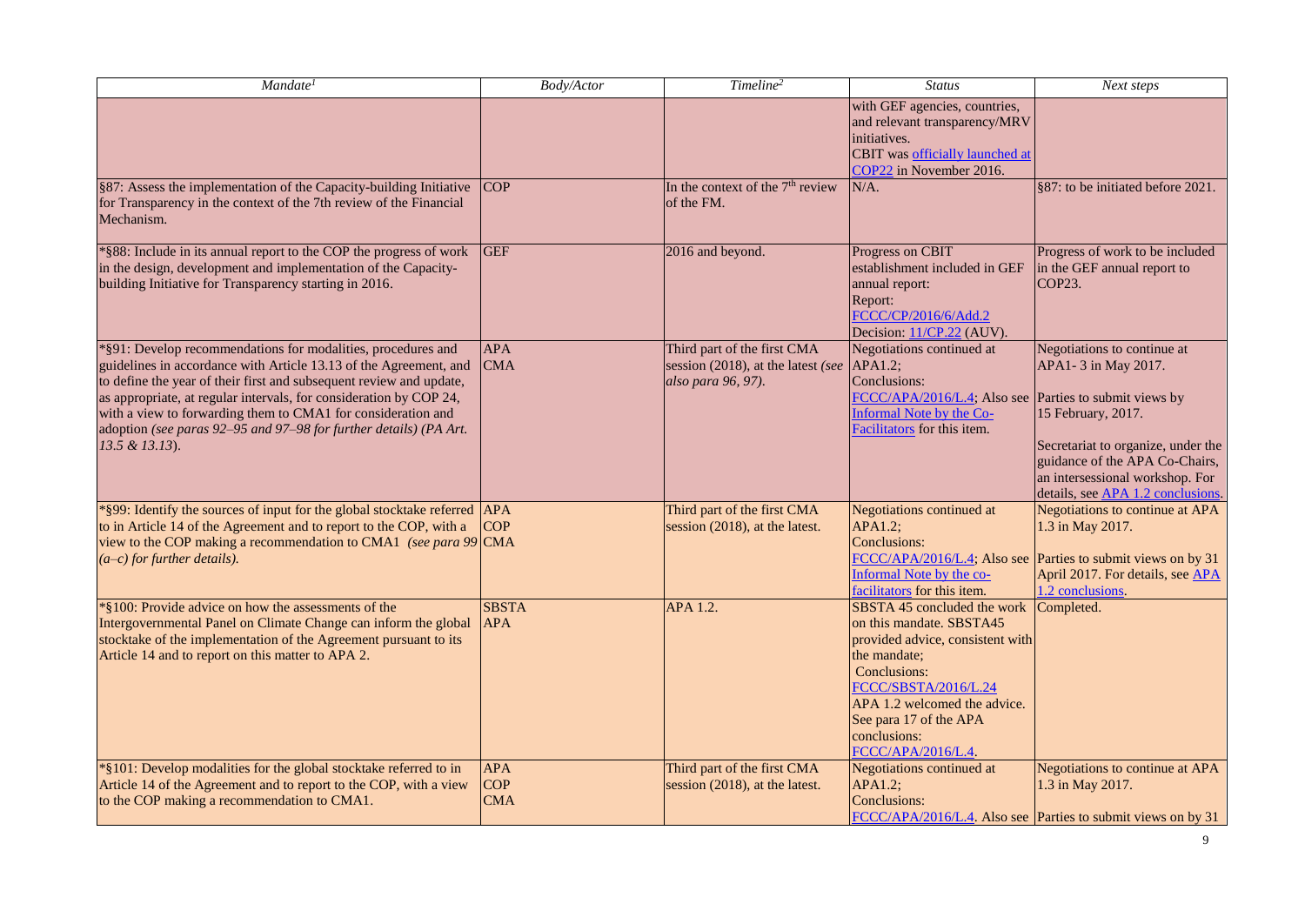| Mandate <sup>1</sup>                                                                                                                                                                                                                                                                                                                                                                                                                                                                                                                                                                                                                                                                                                                                                                                                                                                                                                                                                                                                                                                                                                                                                                                  | <b>Body/Actor</b>                                                                                                                                  | Timeline <sup>2</sup>                                                                              | <b>Status</b>                                                                                                                                                                                                                                                                                                                                                                                                        | Next steps                                                                                                                                                                                                   |
|-------------------------------------------------------------------------------------------------------------------------------------------------------------------------------------------------------------------------------------------------------------------------------------------------------------------------------------------------------------------------------------------------------------------------------------------------------------------------------------------------------------------------------------------------------------------------------------------------------------------------------------------------------------------------------------------------------------------------------------------------------------------------------------------------------------------------------------------------------------------------------------------------------------------------------------------------------------------------------------------------------------------------------------------------------------------------------------------------------------------------------------------------------------------------------------------------------|----------------------------------------------------------------------------------------------------------------------------------------------------|----------------------------------------------------------------------------------------------------|----------------------------------------------------------------------------------------------------------------------------------------------------------------------------------------------------------------------------------------------------------------------------------------------------------------------------------------------------------------------------------------------------------------------|--------------------------------------------------------------------------------------------------------------------------------------------------------------------------------------------------------------|
|                                                                                                                                                                                                                                                                                                                                                                                                                                                                                                                                                                                                                                                                                                                                                                                                                                                                                                                                                                                                                                                                                                                                                                                                       |                                                                                                                                                    |                                                                                                    | Informal Note by the co-<br>facilitators for this item.                                                                                                                                                                                                                                                                                                                                                              | April 2017. For details, see APA<br>1.2 conclusions.                                                                                                                                                         |
| *§103: Develop the modalities and procedures for the effective<br>operation of the committee referred to in Article 15.2 of the<br>Agreement, with a view to the APA completing its work on such<br>modalities and procedures for consideration and adoption by<br>CMA1.                                                                                                                                                                                                                                                                                                                                                                                                                                                                                                                                                                                                                                                                                                                                                                                                                                                                                                                              | <b>APA</b><br><b>CMA</b>                                                                                                                           | Third part of the first CMA<br>session (2018), at the latest.                                      | Negotiations continued at<br>APA1.2;<br>Conclusions:<br>FCCC/APA/2016/L.4.<br>Also see Informal Note by the<br>Co-Facilitators for this item.                                                                                                                                                                                                                                                                        | Negotiations to continue at<br>APA1. 3 in May 2017.<br>Parties to submit views by 31<br>March 2017. For details, see<br>APA 1.2 conclusions.                                                                 |
| § 109. Resolves to strengthen, in the period 2016–2020, the existing TEC and CTCN<br>technical examination process on mitigation as defined in decision<br>1/CP.19, paragraph 5(a), and decision 1/CP.20, paragraph 19,<br>taking into account the latest scientific knowledge, including by:<br>(c): In accordance with their respective mandates:<br>(i) To engage in the technical expert meetings (TEMs) and enhance<br>their efforts to facilitate and support Parties in scaling up the<br>implementation of policies, practices and actions identified during<br>this process;<br>(ii) To provide regular updates during the TEMs on the progress<br>made in facilitating the implementation of policies, practices and<br>actions previously identified during this process;<br>(iii) To include information on their activities under this process in<br>their joint annual report to the COP.                                                                                                                                                                                                                                                                                               | <b>COP</b>                                                                                                                                         | During TEMs and annually at<br>COP (until 2020).                                                   | TEC: Work in this area is<br>included in rolling workplan of<br>the TEC for $2016 - 2018$ ;<br>TEC and CTCN engaged and<br>actively participated in TEMs<br>on Mitigation during SB44,<br>TEC & CTCN reported the<br>activities in their joint annual<br>report to COP 22.                                                                                                                                           | TEC & CTCN will continue to<br>engage in the TEP on Mitigation;<br>TEC & CTCN will report the<br>activities to COP 23.                                                                                       |
| §110: Engage in the technical expert meetings and to inform<br>participants of their contribution to facilitating progress in the<br>implementation of policies, practices and actions identified during<br>the technical examination process.                                                                                                                                                                                                                                                                                                                                                                                                                                                                                                                                                                                                                                                                                                                                                                                                                                                                                                                                                        | Operating entities of FM (GCF, Annually with COP and TEMs<br>GEF)                                                                                  | (until 2020).                                                                                      | GCF and GEF took part in<br>TEMs on mitigation and<br>adaptation during SB44.                                                                                                                                                                                                                                                                                                                                        | Ongoing.                                                                                                                                                                                                     |
| *§111: Organize the process referred to in Paragraph 109 above<br>and disseminate its results, including by (a): organizing, in<br>consultation with the TEC and relevant expert organizations,<br>regular TEMs focusing on specifies policies, practices and actions<br>representing best practices and with the potential to be scalable and<br>replicable; (b) Updating, on an annual basis, following the<br>meetings, and in time to serve as input to the summary for policy<br>makers, a technical paper on mitigation benefits and co-benefits of<br>policies, practices and actions for enhancing mitigation, as well as<br>on options for supporting their implementation, information on<br>which should be made available in a user friendly online format;<br>(c) preparing, in consultation with the champions a summary for<br>policymakers, with information on specific policies, practices and<br>actions representing best practices and with potential to be scalable<br>and replicable, and on options to support their implementation, as<br>well as on relevant collaborative initiatives, and publishing the<br>summary at least two months in advance of each session of the | Secretariat: in consultation<br>with the TEC and relevant<br>expert organizations (§111(a));<br>in consultation with the<br>champions $(\S111(c))$ | $(\S111(b))$ : Annually (until<br>$2020$ ;<br>$(\S111(c))$ : Two months in<br>advance of each COP. | Two TEM-M were organized at<br><b>SB44</b><br>TEC provided inputs to<br>Champions, SB Chairs and<br>secretariat on potential topics<br>for future Mitigation TEMs<br>(TEC13, September 2016).<br>A technical paper<br>$(FCCC/TP/2016/5)$ was<br>published on 23 September<br>2016.<br>A user-friendly online format of<br>the technical paper was also<br>published on 13 October 2016.<br>Under the guidance of the | Two TEM-M to be organized<br>during SB46 (May 2017).<br>A technical paper to be published<br>after the SB46.<br>A joint mitigation and adaptation<br>summary for policy makers to be<br>prepared after SB46. |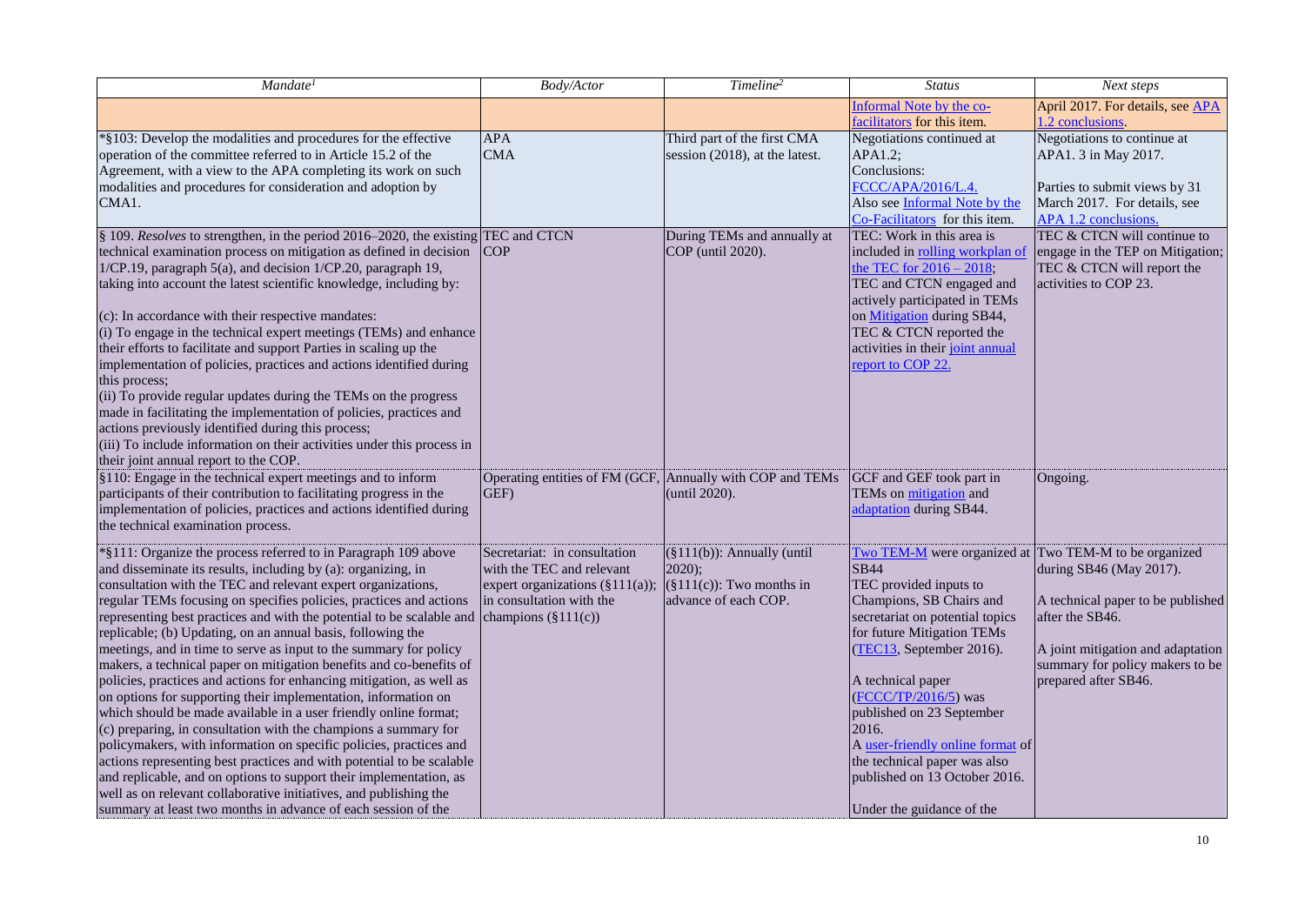| Mandate <sup>1</sup>                                                                                                                                                                                                                                                                                                                                                                                                                                                                                                                                                    | Body/Actor                                                         | Timeline <sup>2</sup>                       | <b>Status</b>                                                                                                                                                                                                                                                                 | Next steps                                                                                                                    |
|-------------------------------------------------------------------------------------------------------------------------------------------------------------------------------------------------------------------------------------------------------------------------------------------------------------------------------------------------------------------------------------------------------------------------------------------------------------------------------------------------------------------------------------------------------------------------|--------------------------------------------------------------------|---------------------------------------------|-------------------------------------------------------------------------------------------------------------------------------------------------------------------------------------------------------------------------------------------------------------------------------|-------------------------------------------------------------------------------------------------------------------------------|
| Conference of the Parties as input for the high-level event.<br>*§112: Jointly organize the process referred to in paragraph 109<br>(technical examination process on mitigation), on an ongoing basis<br>until 2020.                                                                                                                                                                                                                                                                                                                                                   | SBI and SBSTA                                                      | Annually with COP and TEMs<br>(until 2020). | Champions, a joint mitigation<br>and adaptation summary for<br>policy makers was published on<br>14 October 2016.<br>In consultation with the<br>champions, a high-level event<br>was held at COP22.                                                                          |                                                                                                                               |
| *§113: Conduct in 2017 an assessment of the process referred to in COP<br>para 109 above so as to improve its effectiveness.                                                                                                                                                                                                                                                                                                                                                                                                                                            |                                                                    | COP 23 (2017).                              | $N/A$ .                                                                                                                                                                                                                                                                       | An assessment of the TEP-M to<br>be conducted in 2017.                                                                        |
| *§115: Conduct a facilitative dialogue in conjunction with COP22<br>to assess the progress in implementing decision 1/CP.19,<br>paragraphs 3 and 4, and identify relevant opportunities to enhance<br>the provision of financial resources, including for technology<br>development and transfer, and capacity-building support, with a<br>view to identifying ways to enhance the ambition of mitigation<br>efforts by all Parties, including identifying relevant opportunities to<br>enhance the provision and mobilization of support and enabling<br>environments. | <b>COP</b>                                                         | COP 22 (2016).                              | Organized at COP 22 in<br>November 2016 as two-part<br>event (part 1 on 11 November<br>2016, part 2 on 16 November<br>2016).                                                                                                                                                  | Completed.                                                                                                                    |
| *§120: Convene, pursuant to decision 1/CP.20, paragraph 21,<br>building on the Lima-Paris Action Agenda and in conjunction with<br>each session of the Conference of the Parties during the period<br>2016–2020, a high-level event (see para 120 $(a-d)$ for further<br>details).                                                                                                                                                                                                                                                                                      | <b>COP</b>                                                         | COP sessions from 2016-2020.                | A high-level event was held at<br>COP22.                                                                                                                                                                                                                                      | A high-level event to be held at<br>COP23 (November 2017).                                                                    |
| *§121: Act on behalf of the President of the COP to facilitate<br>through strengthened high-level engagement in the period 2016–<br>2020 the successful execution of existing efforts and the scaling-up<br>and introduction of new or strengthened voluntary efforts,<br>initiatives and coalition (see para 121 $(a-c)$ for further details).                                                                                                                                                                                                                         | Two high-level champions                                           | Ongoing from 2016-2020.                     | Ongoing.                                                                                                                                                                                                                                                                      | Ongoing.                                                                                                                      |
| *§126: The process referred to in paragraph 124 (technical<br>examination process on adaptation) should be organized jointly by<br>SBI and SBSTA, on an ongoing basis until 2020, and be conducted<br>by the Adaptation Committee.                                                                                                                                                                                                                                                                                                                                      | Organized by SBI and SBSTA; Ongoing until 2020.<br>conducted by AC |                                             | Two TEM-A were organized at Two TEM-A to be organized at<br>SB44;<br>A technical paper<br>(FCCC/TP/2016/6) was<br>published on 13 September                                                                                                                                   | SB46 (May 2017).<br>A technical paper to be published<br>after SB46.                                                          |
| *§129: Support the process referred to in paragraph 124 by (a)<br>organizing regular TEMs (b) Preparing annually a technical paper<br>on opportunities to enhance adaptation action as well as options to<br>support their implementation.                                                                                                                                                                                                                                                                                                                              | Secretariat                                                        | Ongoing until 2020.                         | 2016;<br>the technical paper was also<br>published on 13 October 2016.<br>Under the guidance of the<br>Champions, a joint mitigation<br>and adaptation summary for<br>policy makers was published on<br>14 October 2016 (see paragraph<br>$111$ .<br>In consultation with the | A user-friendly online format of A joint mitigation and adaptation<br>summary for policy makers to be<br>prepared after SB46. |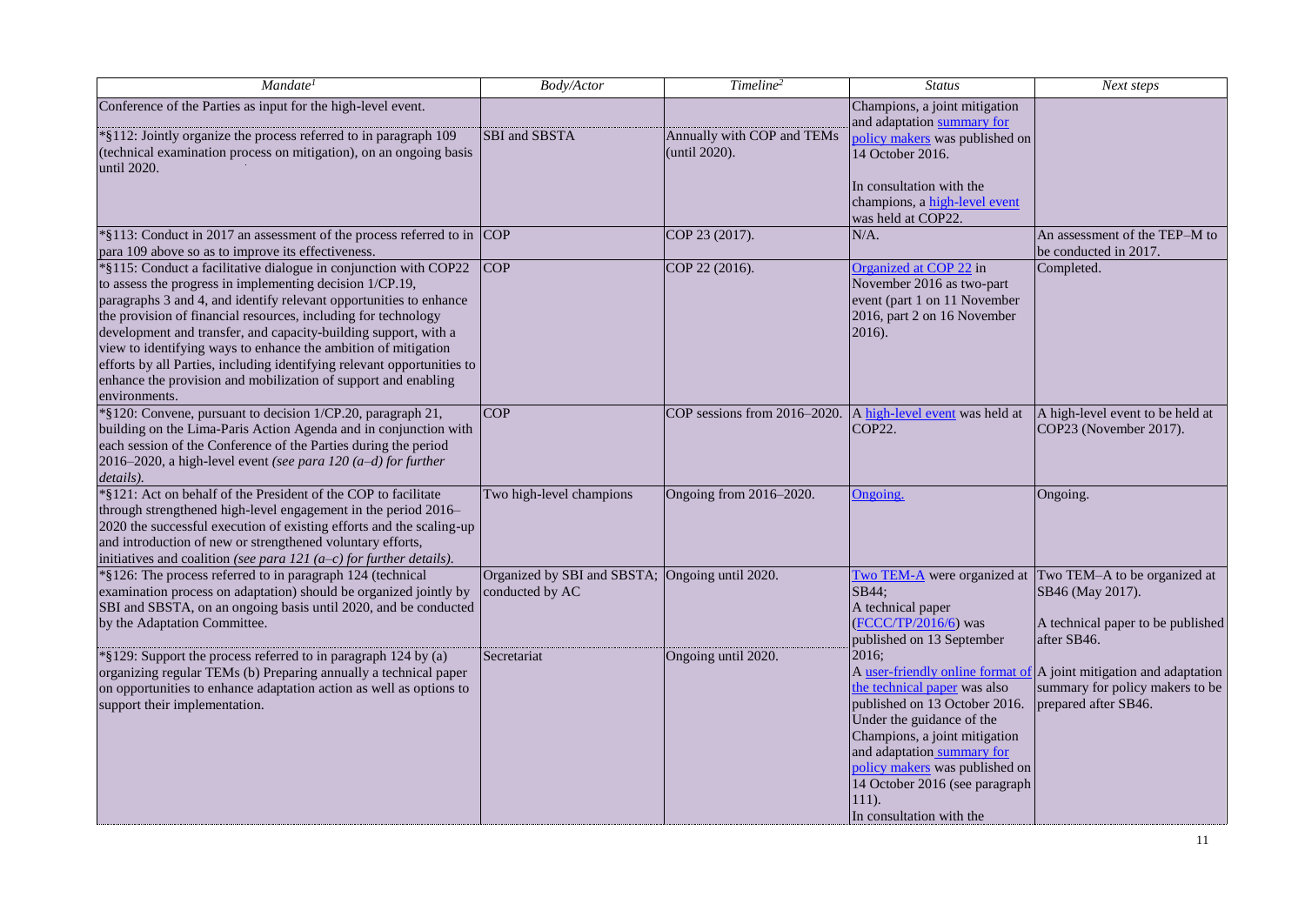| Mandate <sup>1</sup>                                                                                                                                                                                                                                                                                  | Body/Actor                    | Timeline <sup>2</sup>           | <b>Status</b>                                                                                                                                                                                                                                        | Next steps                                                                                                                                                                                                                                                            |
|-------------------------------------------------------------------------------------------------------------------------------------------------------------------------------------------------------------------------------------------------------------------------------------------------------|-------------------------------|---------------------------------|------------------------------------------------------------------------------------------------------------------------------------------------------------------------------------------------------------------------------------------------------|-----------------------------------------------------------------------------------------------------------------------------------------------------------------------------------------------------------------------------------------------------------------------|
| *§130: In conducting the process referred to in paragraph 124,                                                                                                                                                                                                                                        | <b>AC</b>                     | On an ongoing basis until 2020. | Champions, a high-level event<br>was organized at COP22<br>(November 2016)<br>$AC10$ (13 – 16 September                                                                                                                                              | In accordance with decision                                                                                                                                                                                                                                           |
| engage with and explore ways to take into account, synergize with<br>and build on the existing arrangements for adaptation-related work<br>programmes, bodies and institutions under the Convention so as to<br>ensure coherence and maximum value.                                                   |                               |                                 | 2016) established a TEP-A<br>working group to provide<br>operational support to the AC.<br>In addition to AC members, the selection of topics.<br>working group comprises<br>representatives of the LEG,<br>TEC, SCF and observer<br>constituencies. | $5/CP.22$ , paragraph 7, the AC<br>will accelerate preparations for<br>the 2017 TEMs, including the                                                                                                                                                                   |
| *§131: Conduct, in conjunction with the assessment referred to in<br>paragraph 113 (assessment of technical examination process on<br>mitigation), an assessment of the process referred to in paragraph<br>124 (technical examination process on adaptation), so as to<br>improve its effectiveness. | <b>COP</b>                    | COP 23 (2017).                  | $N/A$ .                                                                                                                                                                                                                                              | An assessment of the TEP–A to<br>be conducted in 2017.                                                                                                                                                                                                                |
| §134: Scale up efforts and support actions to reduce emissions<br>and/or to build resilience and decrease vulnerability to the adverse<br>effects of climate change and demonstrate these efforts via the<br>NAZCA platform.                                                                          | <b>Non-Party Stakeholders</b> | Ongoing.                        | Ongoing.                                                                                                                                                                                                                                             | Ongoing.                                                                                                                                                                                                                                                              |
| *§135: Indigenous Peoples Platform for the exchange of<br>experiences and sharing of best practices on mitigation and<br>adaptation in a holistic and integrated manner.                                                                                                                              | <b>COP</b>                    | no timeline specified.          | <b>COP</b> President held<br>consultations on this issue at<br>COP22.                                                                                                                                                                                | Parties and other stakeholders to<br>submit views by 31 March 2017.<br>SBSTA chair to convene an open<br>multi-stakeholder dialogue at<br>$ SBSTA46 \t(May 2017)$ . The<br><b>SBSTA</b><br>to<br>make<br>recommendations to COP 23<br>$(2017)$ for its consideration. |

## **Abbreviations**

- AC............... Adaptation Committee
- APA............. Ad Hoc Working Group on the Paris Agreement
- CMA............ Conference of the Parties serving as the meeting of the Parties to the Paris Agreement
- CMP ............ Conference of the Parties serving as the meeting of the Parties to the Kyoto Protocol
- COP............. Conference of the Parties
- CTCN.......... Climate Technology Centre and Network
- FM............... Financial Mechanism of the Convention
- GCF............. Green Climate Fund
- GEF ............. Global Environment Facility
- INDCs ......... intended nationally determined contribution